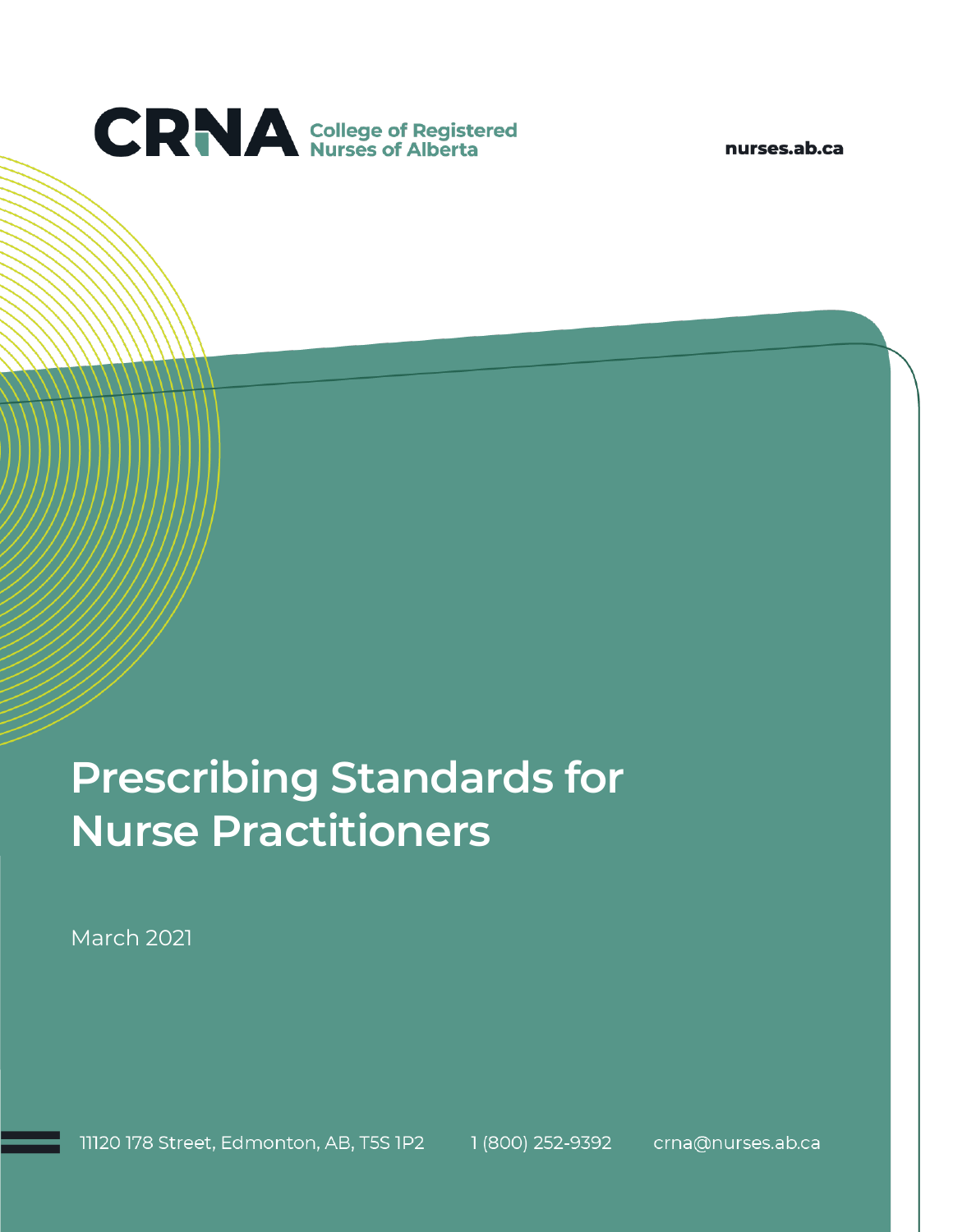

Approved by the College and Association of Registered Nurses of Alberta (CARNA) Council March 2021.

CARNA is operating as the College of Registered Nurses of Alberta (CRNA).

Use of this document is permitted for the purposes of education, research, private study or reference.

Ensure you are using the current version of this document by visiting our website.

College of Registered Nurses of Alberta 11120 – 178 Street Edmonton, AB T5S 1P2

Phone: 780.451.0043 (in Edmonton) or 1.800.252.9392 (Canada-wide) Fax: 780.452.3276 Email: *[practice@nurses.ab.ca](mailto:practice@nurses.ab.ca)* Website: *[nurses.ab.ca](http://www.nurses.ab.ca/)*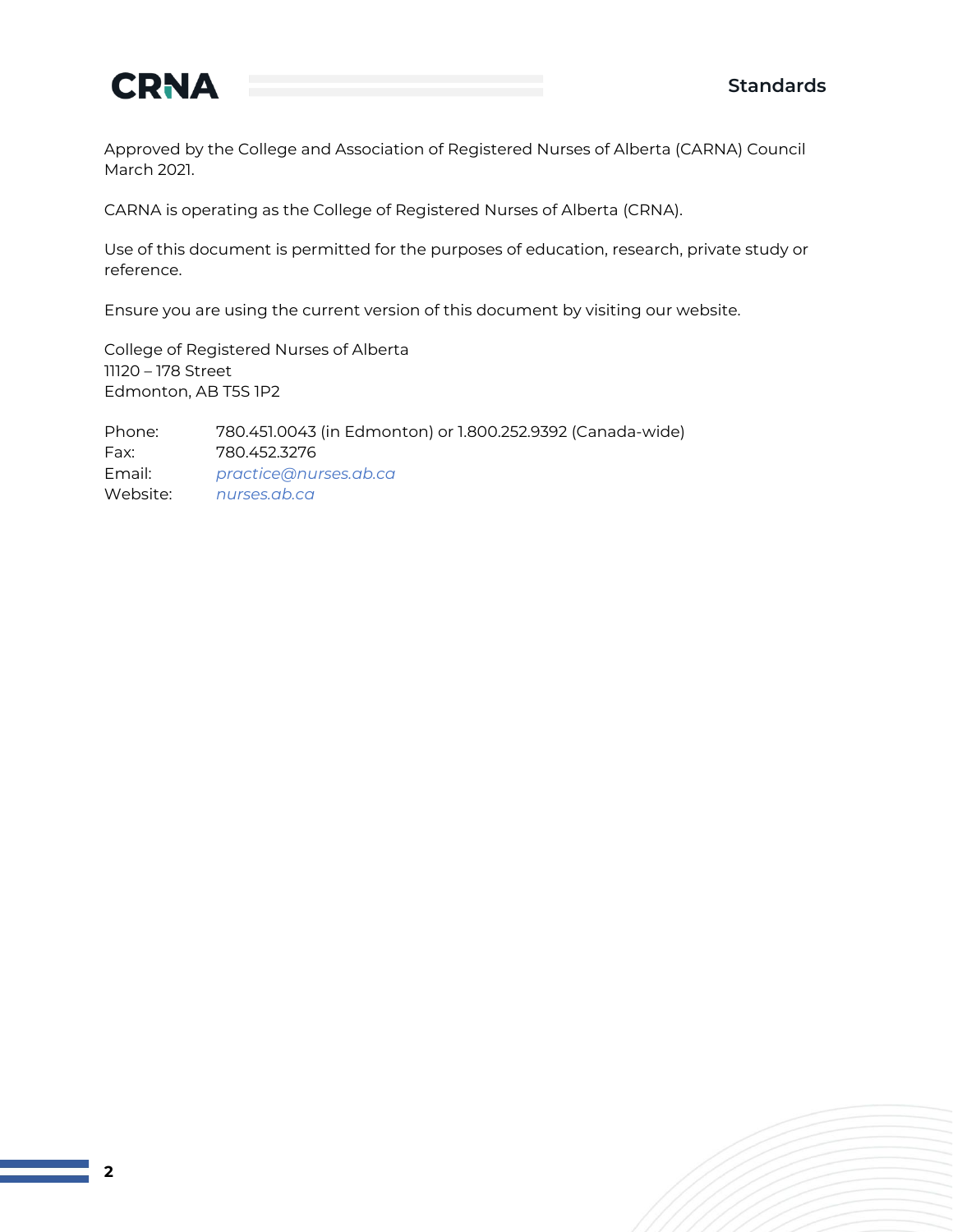### **Table of Contents**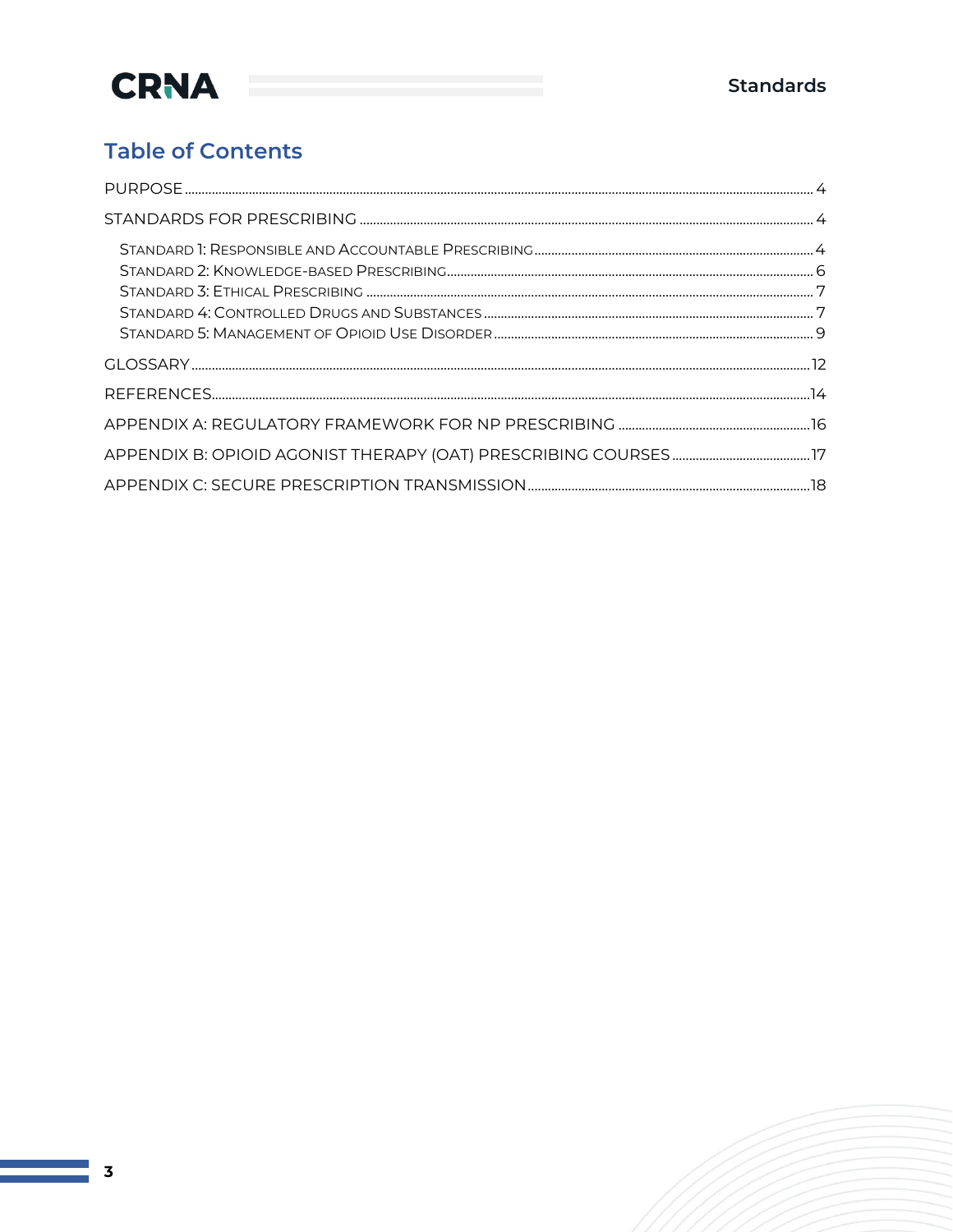## **Purpose**

This document outlines expectations for safe nurse practitioner (NP) prescribing including:

- professional responsibilities and accountabilities;
- restrictions to prescribing;
- legal obligations; and
- requirements for managing opioid use disorder (OUD).

NPs are health-care professionals with additional graduate education and clinical practice experience. Educated in both nursing theory and advanced skills, NPs possess the knowledge and competence to independently diagnose, order and interpret diagnostic tests, prescribe pharmacological and non-pharmacological treatments, and perform procedures. The broad scope of NP prescribing practice facilitates comprehensive, timely, and holistic care for **CLIENTS**<sup>1</sup> .

In Alberta, NPs have the authority to prescribe drugs (*Scheduled Drugs Regulations*, 2007) and substances. This authority arises from various provincial and federal legislation and regulations. See Appendix A for more information on the regulatory framework for NP prescribing.

### **Standards for Prescribing**

These standards identify the expectations for and accountabilities of a NP when prescribing drugs and substances for clients. The criteria illustrate how the standard must be met, and all criteria must be met in order to achieve the standard. The criteria are not written in order of importance.

### **Standard 1: Responsible and Accountable Prescribing**

Nurse practitioners are responsible and accountable for prescribing appropriate pharmacological and non-pharmacological therapy safely and competently.

#### **Criteria**

Nurse practitioners must

<sup>1</sup> Words or phrases in **BOLD CAPITALS** upon first mention are defined in the glossary.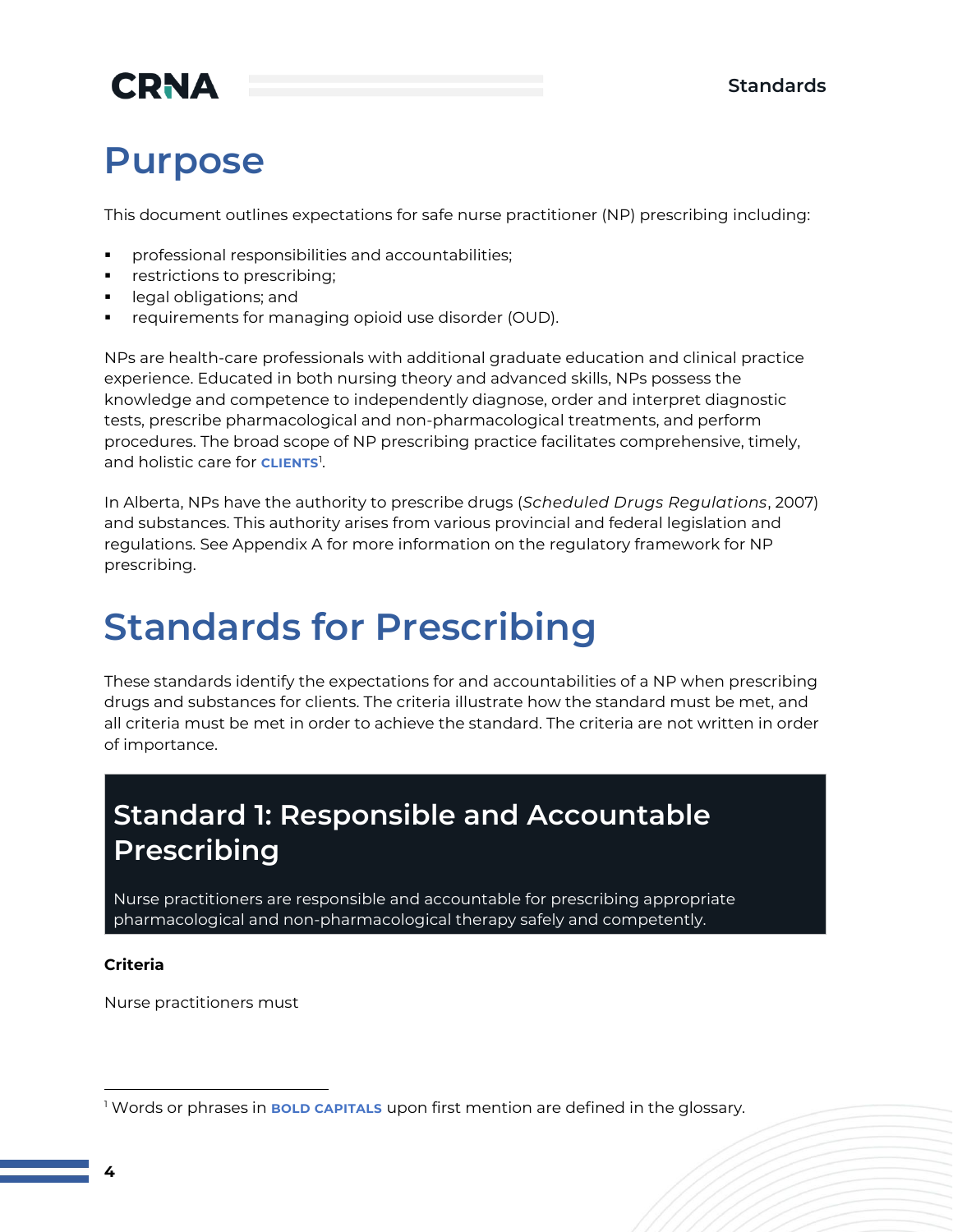- **1.1** adhere to federal and provincial legislation, and standards of practice applicable to prescribing drugs and substances relevant to their practice (see Appendix A
- **1.2** authorize cannabis for medical purposes for clients in accordance with the *Cannabis for Medical Purposes: Standards for Nurse Practitioners* (2021);
- **1.3** adhere to federal and provincial legislation and understand they are excluded from prescribing coca leaves, opium, and anabolic steroids (except testosterone) (*New Classes of Practitioners Regulations*, 2012);
- **1.4** follow applicable employer requirements regarding prescribing;
- **1.5** complete a comprehensive health assessment using evidence-informed assessment tools including a **MEDICATION RECONCILIATION** process, capturing conventional and complementary medications, adjunct therapies, and non-medical substances;
- **1.6** develop a holistic and individualized plan of care in collaboration with the client, family, and other health-care team members which may include conducting a trial of medication therapy, developing a treatment agreement/plan with clients, and utilizing the lowest effective dose;
- **1.7** develop a holistic and individualized plan of care in collaboration with the client and other health-care team members;
- **1.8** consider the potential pharmacological and non-pharmacological therapies, including potential side effects and complications and discuss with clients;
- **1.9** monitor and evaluate the client response to the therapeutic treatment plan and prescribed therapy while the client is under their care;
- **1.10** document relevant health history findings, diagnosis or provisional diagnosis, plan of care, prescribed therapies, and client response;
- **1.11** provide appropriate, clear, and timely communication of client medications and therapy plans at transfers of care;
- **1.12** have a system in place to review test results, respond to critical diagnostic test results after regular working hours or in the absence of the NP, and inform the client and/or arrange for any necessary follow-up care, as appropriate;
- **1.13** verify information obtained from pharmaceutical representatives;
- **1.14** recognize, act on, and report **MEDICATION INCIDENTS**, **CLOSE CALLS**, or **ADVERSE REACTIONS** through the appropriate administrative method as soon as possible. Report serious adverse drug reactions and medical device incidents according to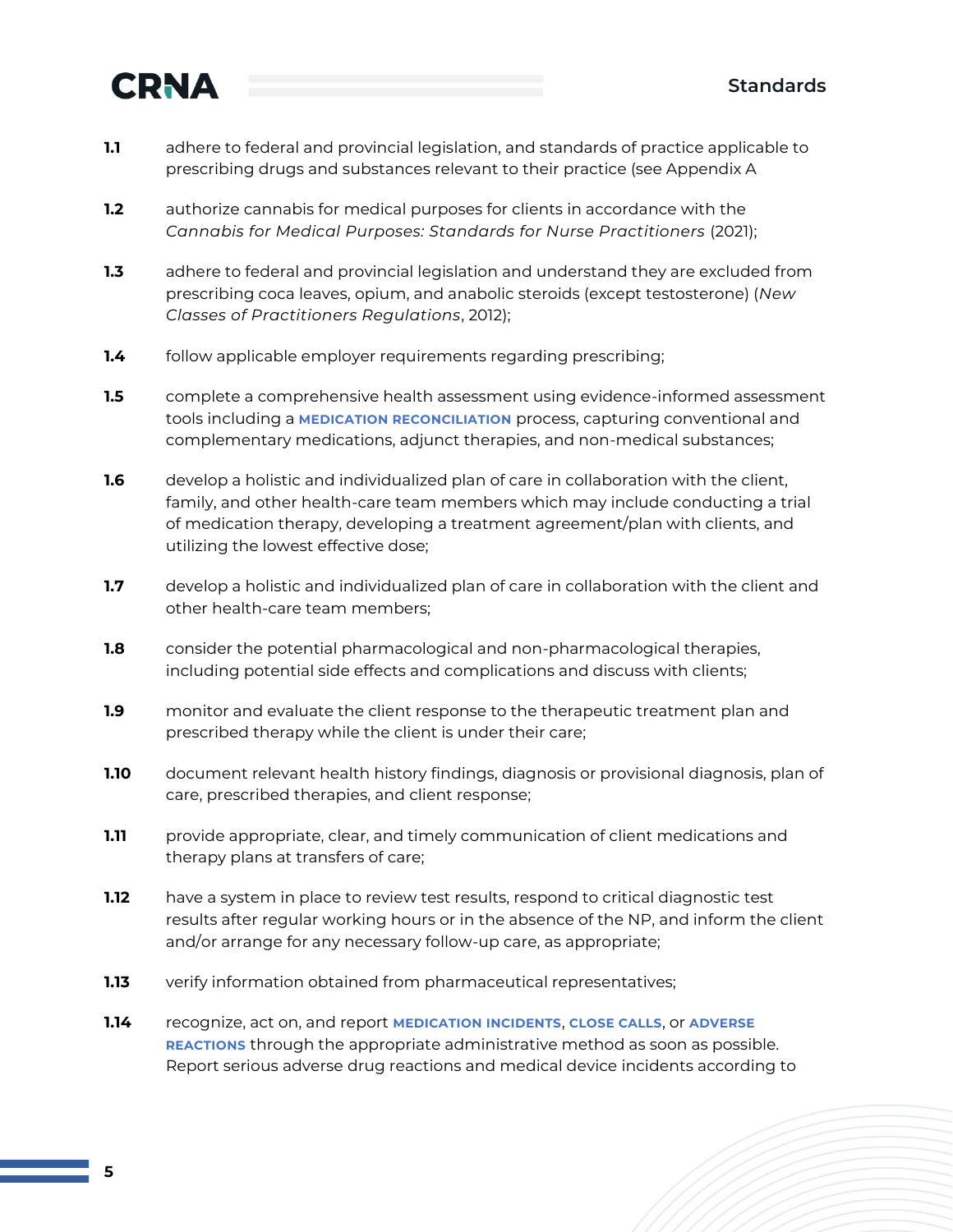

employer requirements and as mandated by the *Protecting Canadians from Unsafe Drugs Act* (2019);

- **1.15** demonstrate a cost-effective and efficient approach to prescribing decision-making;
- **1.16** only accept drug and product samples according to employer requirements and the requirements outlined in *Food and Drug Regulations*;
- **1.17** ensure that all prescriptions are accurate, legible, and are a **COMPLETE PRESCRIPTION**; and
- **1.18** transmit paper and electronic prescriptions only through a secure transmission (see Appendix C for the requirements of a secure prescription).

### **Standard 2: Knowledge-based Prescribing**

Nurse practitioners are responsible and accountable for continually acquiring and applying knowledge to provide competent, evidence-informed measures and best practices when prescribing.

#### **Criteria**

Nurse practitioners must

- **2.1** make prescribing decisions using evidence-informed guidelines, information, and resources appropriate to the area of practice that enhance client care and the achievement of desired client outcomes;
- **2.2** engage in continuing competence education and activities related to prescribing and any other education as required by CARNA;
- **2.3** plan, implement, and evaluate all aspects of their prescribing practice;
- **2.4** exercise reasonable judgment and set justifiable priorities in prescribing decisions;
- **2.5** document timely, and accurate client assessments and prescribing decisions;
- **2.6** provide education and counseling for the client regarding the prescribed therapy including but not limited to:
	- indications for use,
	- expected therapeutic effect,
	- management of potential side effects or adverse effects,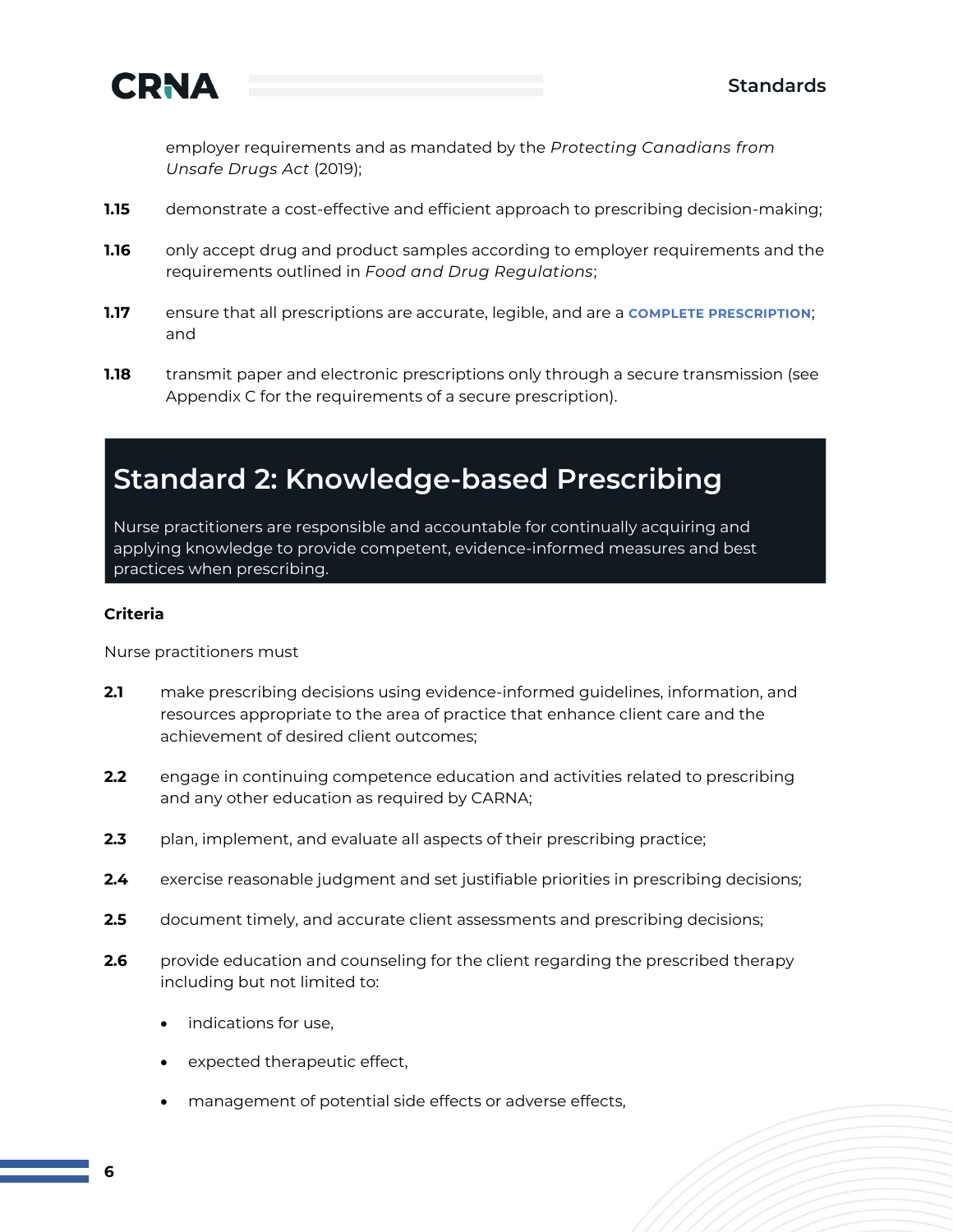

- interactions with other medications or substances, and
- the required monitoring and follow-up;
- **2.7** participate in **QUALITY IMPROVEMENT** activities related to prescribing as appropriate; and
- **2.8** participate in **ANTIMICROBIAL STEWARDSHIP**.

### **Standard 3: Ethical Prescribing**

Nurse practitioners ensure ethical and safe client care when prescribing.

#### **Criteria**

Nurse practitioners must

- **3.1** prescribe in the best interest of the client within a **THERAPEUTIC RELATIONSHIP**;
- **3.2** only prescribe for an immediate family member or friend(s) in an **URGENT OR EMERGENT CIRCUMSTANCE** when there is no other authorized prescriber available at the time;
- **3.3** never self-prescribe;
- **3.4** identify and address any conflicts of interest and ensure their prescribing practice does not give preference to a specific pharmacy, pharmacist, distributor, agent, or broker for personal or financial gain; and
- **3.5** comply with privacy legislation, employer requirements, and ensure all documents regarding prescriptions are secure.

### **Standard 4: Controlled Drugs and Substances**

Nurse practitioners are responsible and accountable for prescribing controlled drugs and substances in a safe, effective, and appropriate manner when assessment, investigation, and diagnosis suggest that this therapy is indicated.

#### **Criteria**

Nurse practitioners must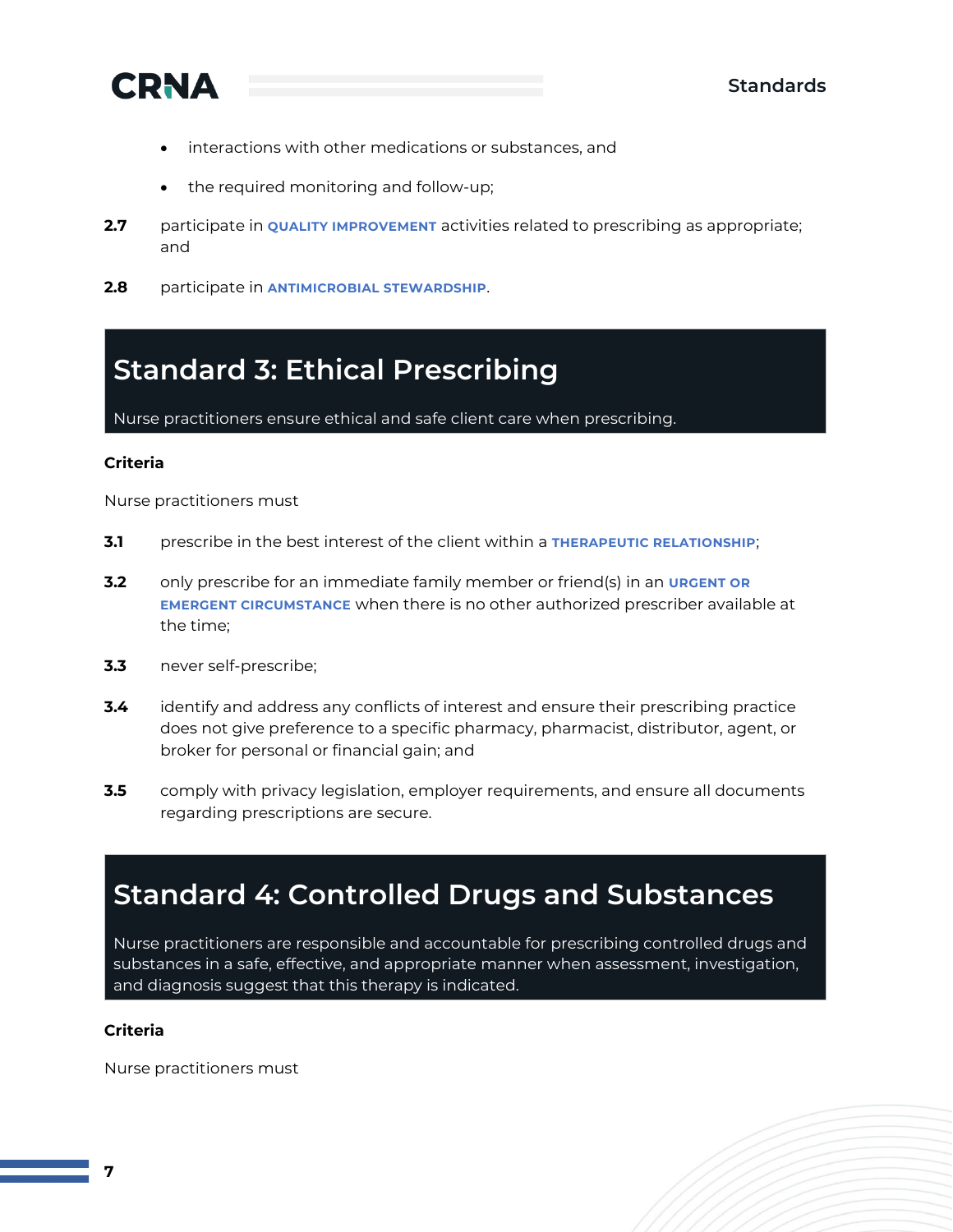

- **4.1** prescribe only the controlled drugs and substances identified in the *New Class of Practitioners Regulations* (2012);
- **4.2** register as a prescriber with **TPP ALBERTA**<sup>2</sup> to prescribe any **TYPE 1** medications monitored by the program and ensure that all duplicate prescriptions comply with TPP Alberta requirements (TPP Alberta, 2021);
- **4.3** implement best practice guidelines for prescribing controlled drugs and substances appropriate to the area of practice;
- **4.4** complete a comprehensive assessment of the client's health condition, prior to initiating treatment with controlled drugs and substances;
- **4.5** use evidence informed tools to assess the risk of addiction to drugs and substances that are addiction prone;
- **4.6** conduct a trial of medication therapy when indicated;
- **4.7** develop and document a treatment agreement with the client and other designated prescribing providers, as appropriate;
- **4.8** educate and counsel clients on the prescribed controlled drugs and substances as outlined in criterion 2.6 including adherence to the prescribed regimen, and safe handling and storage;
- **4.9** monitor and document client responses to medication therapies after initial trial and on a regular basis using evidence-informed assessment tools;
- **4.10** assess for signs and symptoms of dependence and revise the plan of care based on current evidence-informed practice related to controlled drugs and substances, as well as client response to therapeutic interventions, outcomes, and potential for misuse or diversion;
- **4.11** evaluate effectiveness of established controlled drugs and substances prescribing practices and processes for their impact at the individual, family, and community level in collaboration with the health-care team and other stakeholders; and
- **4.12** develop, implement, and evaluate strategies to address potential risks of harm arising from the loss, theft, or misuse of controlled drugs and substances as appropriate.

<sup>&</sup>lt;sup>2</sup> Formerly named the Triplicate Prescription Program. Since the introduction of duplicate prescriptions for Type 1 medications, the program is now named 'TPP Alberta'.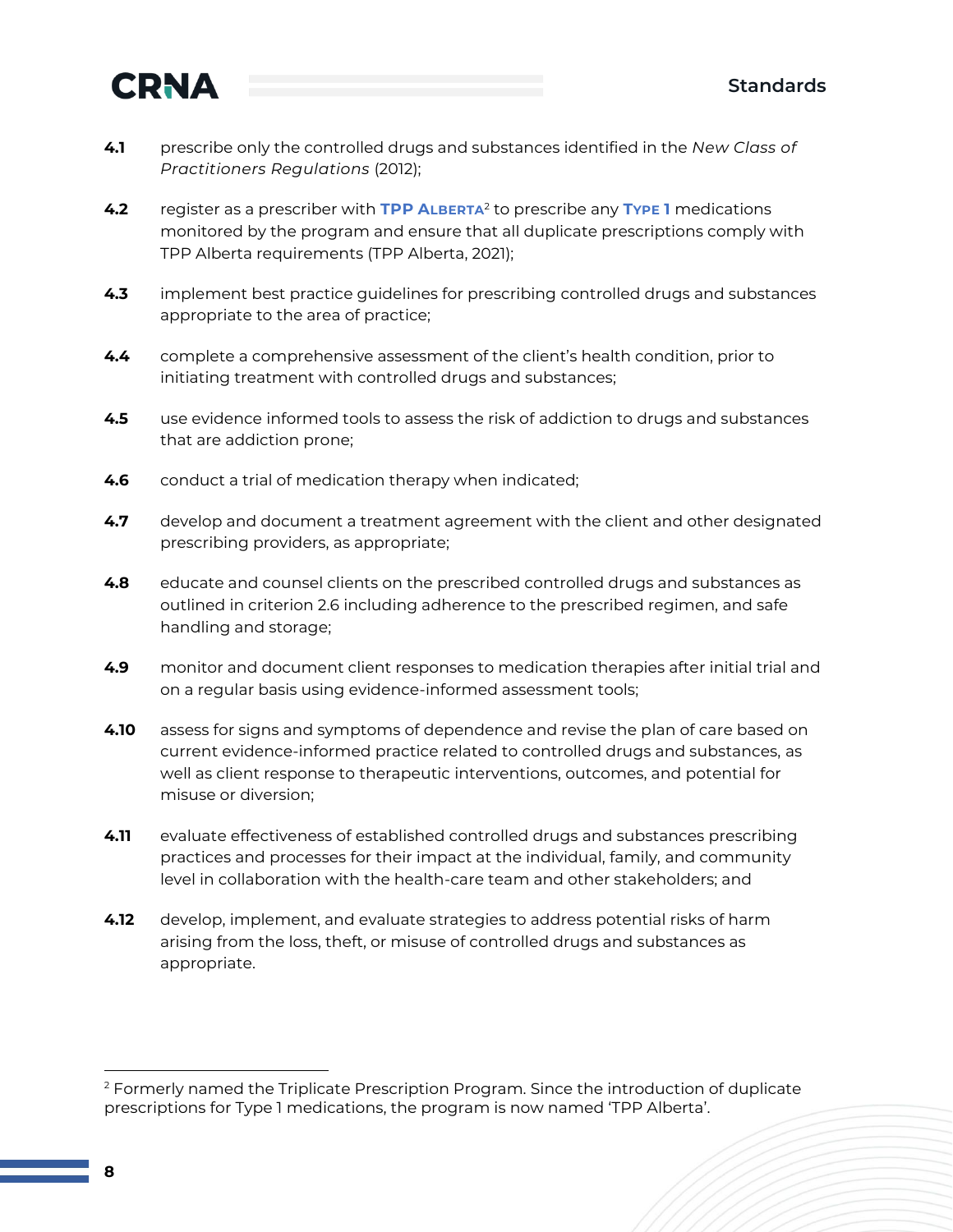### **Standard 5: Management of Opioid Use Disorder**

Nurse practitioners are responsible and accountable for prescribing and monitoring drugs for the management of **OPIOID USE DISORDER** (OUD) in a safe, effective, and competent manner when assessment and diagnosis indicate this therapy.

**Note:** This standard does not apply to buprenorphine/naloxone (Suboxone ®)<sup>3</sup>. According to TPP Alberta, buprenorphine/naloxone is considered a **Type 2** medication. Completion of an online buprenorphine/naloxone prescribing course is strongly encouraged.

#### **Criteria**

Nurse practitioners must

- **5.1** prescribe opioid agonist therapy (OAT) in accordance with recognized, evidencebased guidelines, and best practices for OUD treatment;
- **5.2** meet requirements for education and/or preceptorship to prescribe OAT for the category of prescribing applicable to their practice, and
	- **a.** retain original or official certificates as a record of having successfully completed the education requirement applicable to the category of prescribing appropriate to their practice, and
	- **b.** submit proof of education and/or preceptorship to CARNA if requested;

#### **INITIATING OAT**

- **5.3** when initiating OAT, meet the following criteria:
	- **a.** complete an appropriate OAT prescribing course or module (options are outlined in Appendix B),
	- **b.** retain proof of having successfully completed the education for OAT and submit to CARNA, if requested,
	- **c.** have evidence of experiential training, supervision, mentorship, or completion of a preceptorship-based course to support the acquisition of knowledge, skills, and judgement to perform OAT prescribing competently and proficiently,

 $3$  NPs prescribing buprenorphine/naloxone must meet the criteria outlined in standards  $1-4$ but are not required to meet the criteria outlined in this standard (Management of Opioid Use Disorder). Completion of an online buprenorphine/naloxone prescribing course is strongly encouraged.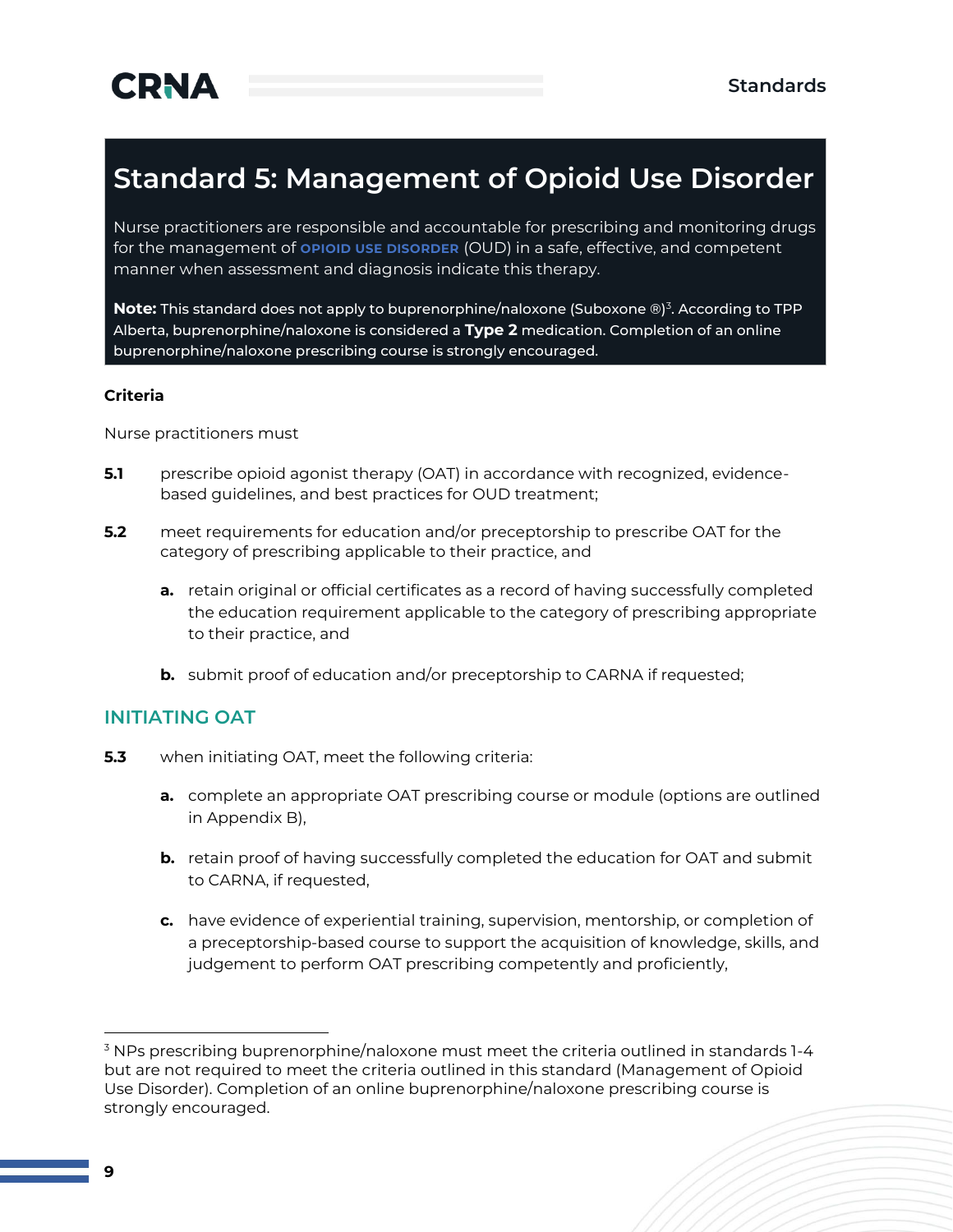

- **d.** develop ongoing collaborative relationships with nurse practitioners and/or physicians experienced in the treatment of OUD and familiar with OAT, including developing awareness of available OUD and OAT resources for ongoing continuing competence,
- **e.** ensure another qualified prescriber approved to maintain OAT is available for continuity of care and shared management, if required, and
- **f.** only initiate OAT when access to medical laboratory services, pharmacy services, ability to refer or consult to other interprofessional health disciplines, other appropriate OAT resources and support are available to the client;

#### **MAINTAINING OAT**

- **5.4** when maintaining OAT, meet the following criteria:
	- **a.** complete an appropriate OAT prescribing course or module (options are outlined in Appendix B),
	- **b.** retain proof of having successfully completed the education for OAT and submit to CARNA, if requested,
	- **c.** have evidence of experiential training, supervision, mentorship, or completion of a preceptorship-based course to support the acquisition of knowledge, skills, and judgement to perform OAT maintaining competently and proficiently,
	- **d.** collaborate with the initiating prescriber or appropriate delegate, and other regulated health-care professionals involved in the client's care, and
	- **e.** only maintain OAT when access to medical laboratory services, pharmacy services, ability to refer or consult to other interprofessional health disciplines, other appropriate OAT resources and support are available to the client;

#### **TEMPORARY PRESCRIBING OF OAT**

- **5.5** when prescribing OAT for a client who is temporarily under their care, ensure that:
	- **a.** the OAT dosage is maintained, if clinically appropriate, for the duration of their admission or incarceration,
	- **b.** timely and clear communication is maintained with the client's current OAT prescriber or collaborative team regarding dosage changes or additional medications that may interact with OAT, and
	- **c.** there is a transitional care treatment plan developed for discharge; and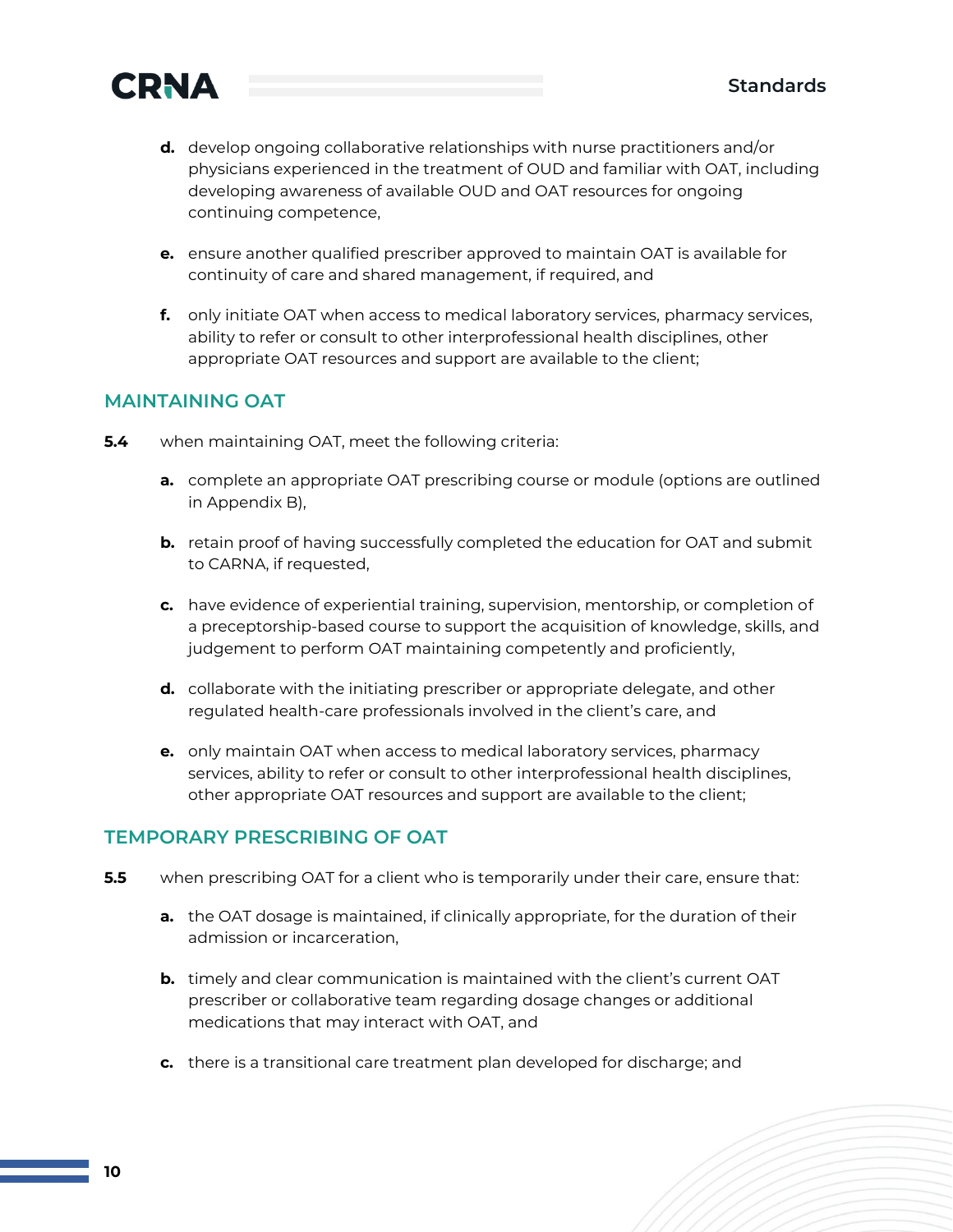#### **INJECTABLE OAT**

- **5.6** when prescribing injectable OAT, ensure that:
	- **a.** injectable OAT is prescribed only in specialized areas for the treatment of OUD according to employer requirements, and
	- **b.** the expectations outlined for the categories of initiating, maintaining, or temporary are followed.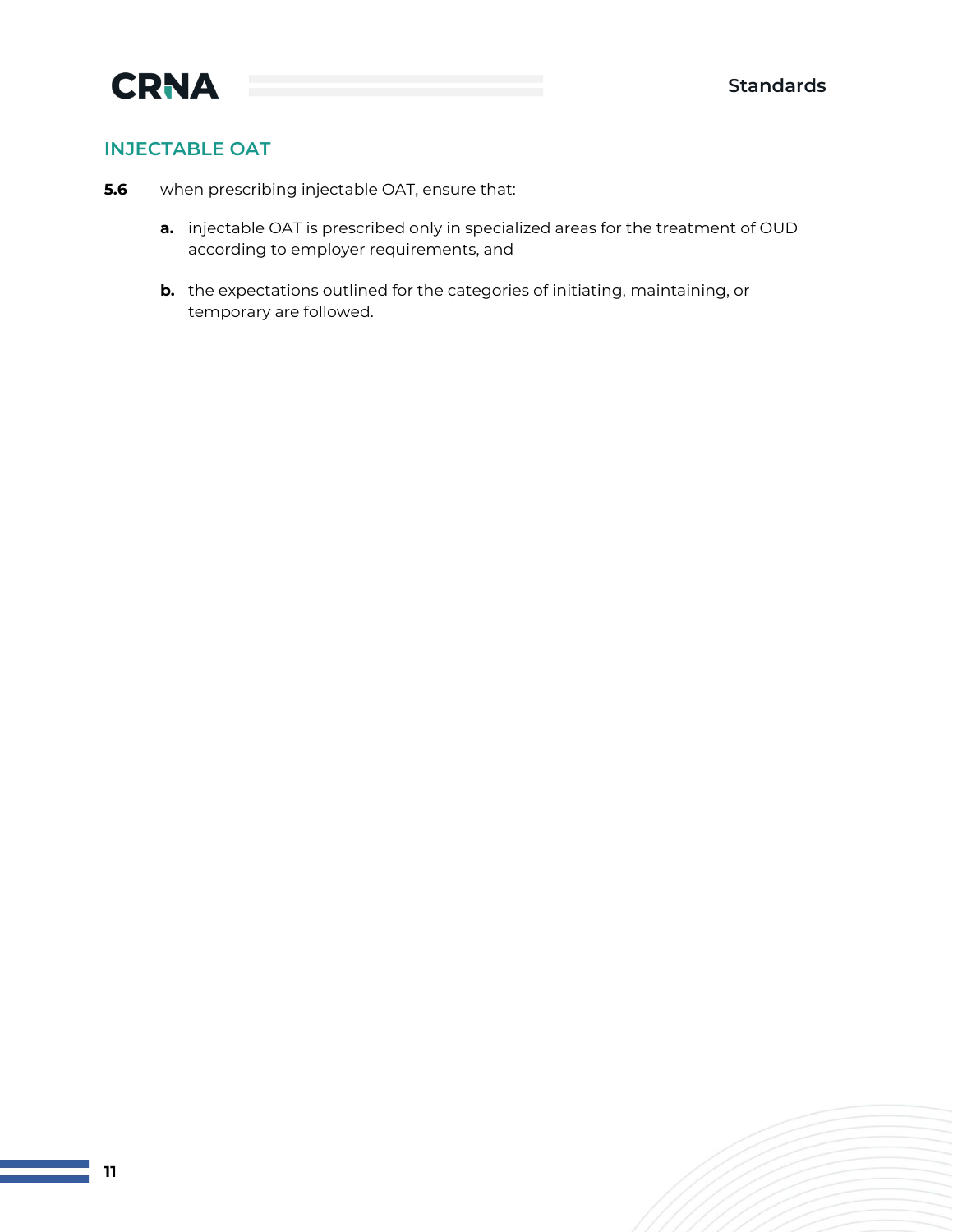## **Glossary**

**ADVERSE REACTION(S)** – A noxious and unintended effect to a health product (*Health Canada*, 2019).

**ANTIMICROBIAL STEWARDSHIP** – Is the systematic effort to educate prescribers of antimicrobials to follow evidence-based prescribing, in order to prevent antibiotic overuse and antimicrobial resistance.

**CLIENT(S)** – The term client(s) can refer to patients, residents, families, groups, communities, and population.

**CLOSE CALL(S)** – Also known as near miss; an event, situation, or incident that took place but caught before reaching the client (*Institute for Safe Medication Practices (ISMP)*, 2009).

**EVIDENCE-INFORMED** – Practice based on successful strategies that improve client outcomes and are derived from a combination of various sources of evidence including client perspectives, research, national guidelines, policies, consensus statements, expert opinion, and quality improvement data (*Canadian Health Services Research Foundation*, 2005).

**COMPLETE PRESCRIPTION** – Includes the following:

- name and another unique identifier specific to the client;
- date of issue;
- **•** drug name, dose, form, and quantity prescribed;
- directions for use and number of authorized refills;
- number of refills authorized and interval between each refill (if applicable);
- **•** prescriber's printed name as represented in the CARNA registry, professional designation, and contact information;
- prescriber's signature (handwritten or digitally captured) and prescribing/registration number; and
- no blank spaces (including electronic prescriptions).

**MEDICATION INCIDENT(S)** – Any preventable event that may cause or lead to inappropriate medication use or patient harm while the medication is in the control of the health-care professional, patient, or consumer. Medication incidents may be related to professional practice, drug products, procedures, and systems, and include prescribing, order communication, product labelling/ packaging/ nomenclature, compounding, dispensing, distribution, administration, education, monitoring, and use (Institute for Safe Medication Practices [ISMP], 2019a).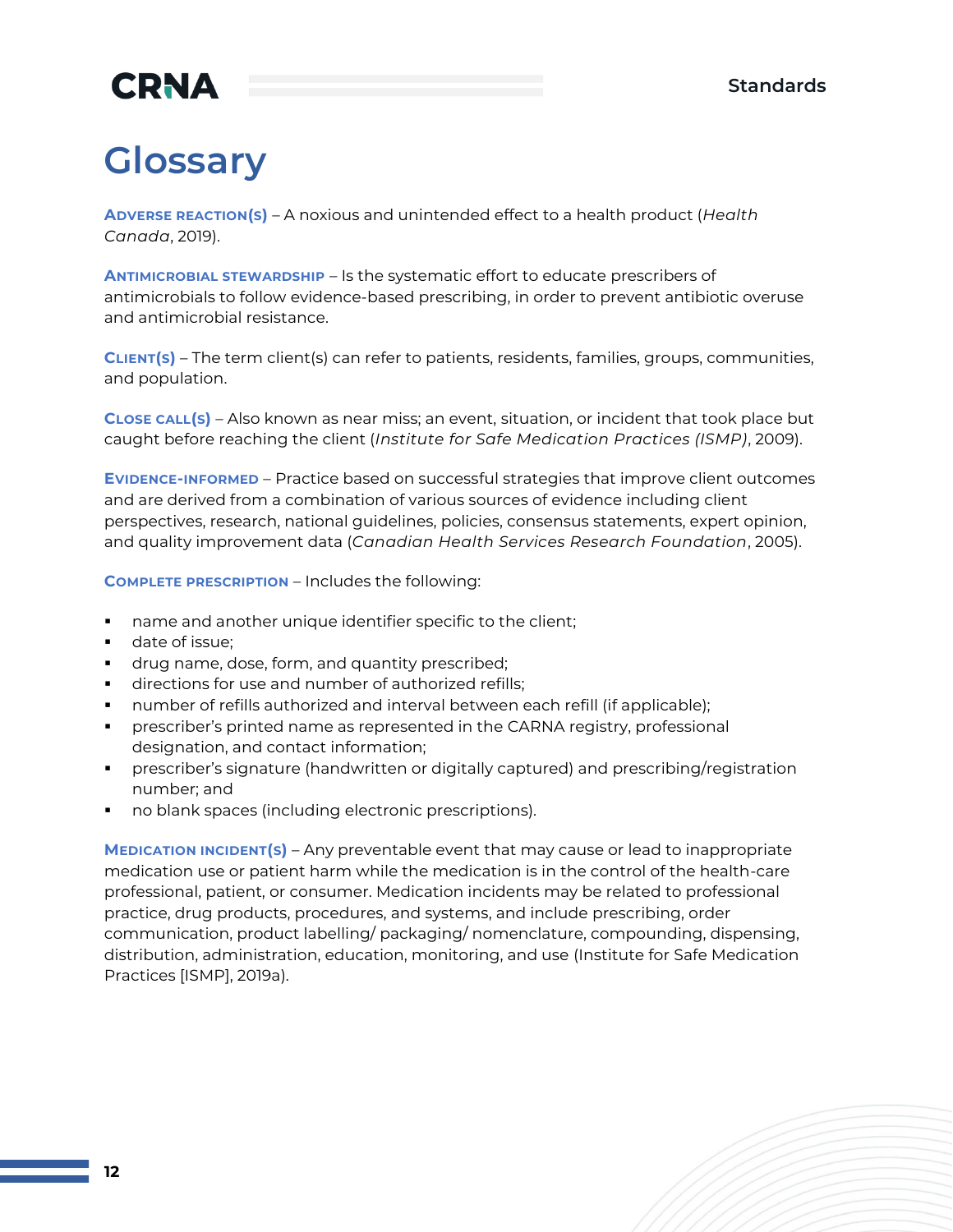

**MEDICATION RECONCILIATION** – The systematic and comprehensive review of all the medications a client is taking (best possible medication history) (ISMP, 2019b).

**OPIOID USE DISORDER** – Opioid use disorder is often a chronic, relapsing condition associated with increased morbidity and death; however, with appropriate treatment and follow-up, individuals can reach sustained long-term remission. (CMAJ, 2018).

**QUALITY IMPROVEMENT** – A continuous cycle of planning, implementing strategies, evaluating the effectiveness of these strategies, and reflection to see what further improvements can be made. (WHO, 2011).

**THERAPEUTIC RELATIONSHIP** – A relationship established and maintained with a client by the nurse through the use of professional knowledge, skills, and attitudes in order to provide nursing care expected to contribute to the client's health outcomes.

**TPP ALBERTA** – Is the Alberta provincial prescribing program that uses data to optimize safe patient care through monitoring the use of prescription drugs prone to misuse (TPP Alberta, 2021). It was formerly named the Triplicate Prescription Program but since the introduction of duplicate prescriptions for Type 1 medications, the program is now named 'TPP Alberta'.

**TYPE 1** – A TPP medication that requires a prescriber to register with TPP Alberta and use a TPP Alberta secure prescription form when prescribing these drugs (TPP Alberta, 2021).

**TYPE 2** – A TPP medication that is monitored electronically but does not require a prescriber to register or use a secure prescription form (TPP Alberta, 2021).

**URGENT OR EMERGENT CIRCUMSTANCE** – A situation when direction is required to provide appropriate client care where, if not obtained, delay in treatment would place a client at risk of serious harm.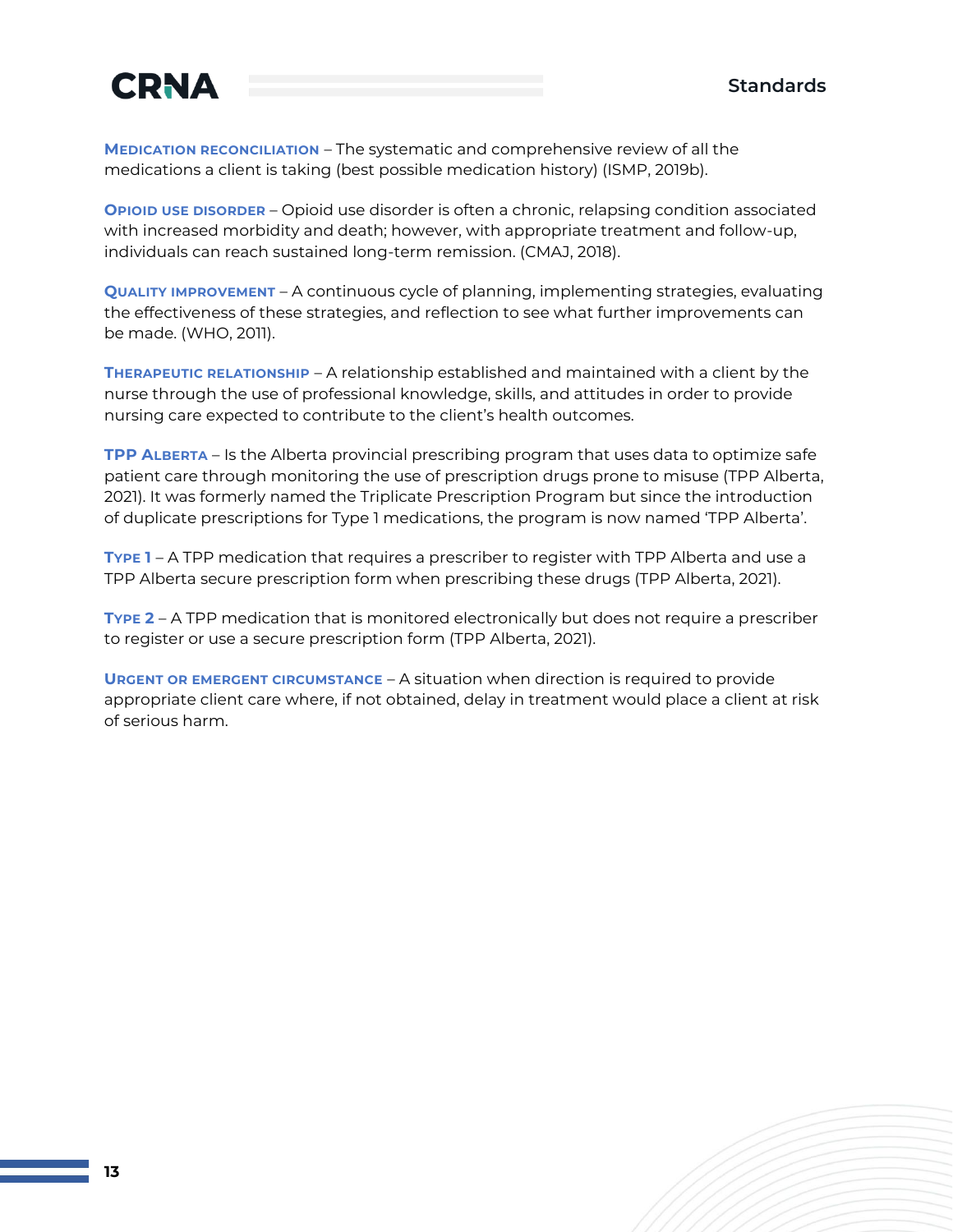## **References**

*Alberta Pharmacy and Drug Act*, R.S.A. 2000, c. P-13.

- Alberta Health Services. (2019). *PACES training: Provincial addiction curricula & experiential skills training*. *<https://www.albertahealthservices.ca/info/Page16083.aspx>*
- *Benzodiazepines and Other Targeted Substances Regulations*, S.O.R./2000-217.
- British Columbia Centre on Substance Use. (2017). *A guideline for the clinical management of opioid use disorder.*
- Canadian Health Services Research Foundation. (2005). *How CHSRF defines evidence. Links, 8*(3), 7.
- Canadian Nurses Association. (2017). *Code of ethics for registered nurses.*

*Cannabis Act*, S.C. 2018, c. 16.

*Cannabis Regulations*, SOR/2018-144.

- CMAJ. (2018). *Management of opioid use disorders: A national clinical practice guideline. <https://www.cmaj.ca/content/cmaj/190/9/E247.full.pdf>*
- College and Association of Registered Nurses of Alberta. (2021). *Cannabis for medical purposes: Standards for nurse practitioners.*
- College and Association of Registered Nurses of Alberta. (2021). *Medication management standards.*
- *Controlled Drugs and Substances Act*, S.C. 1996, c. 19.

*Food and Drugs Act*, R.S.C. 1985, c.F-27.

*Food and Drug Regulations*, C.R.C., c. 870.

Health Canada. (2019). *Report an adverse reaction or medical device problem. [https://www.canada.ca/en/health-canada/services/drugs-health](https://www.canada.ca/en/health-canada/services/drugs-health-products/medeffect-canada/adverse-reaction-reporting.html)[products/medeffect-canada/adverse-reaction-reporting.html](https://www.canada.ca/en/health-canada/services/drugs-health-products/medeffect-canada/adverse-reaction-reporting.html)*

*Health Professions Act*, R.S.A. 2000, c. H-7.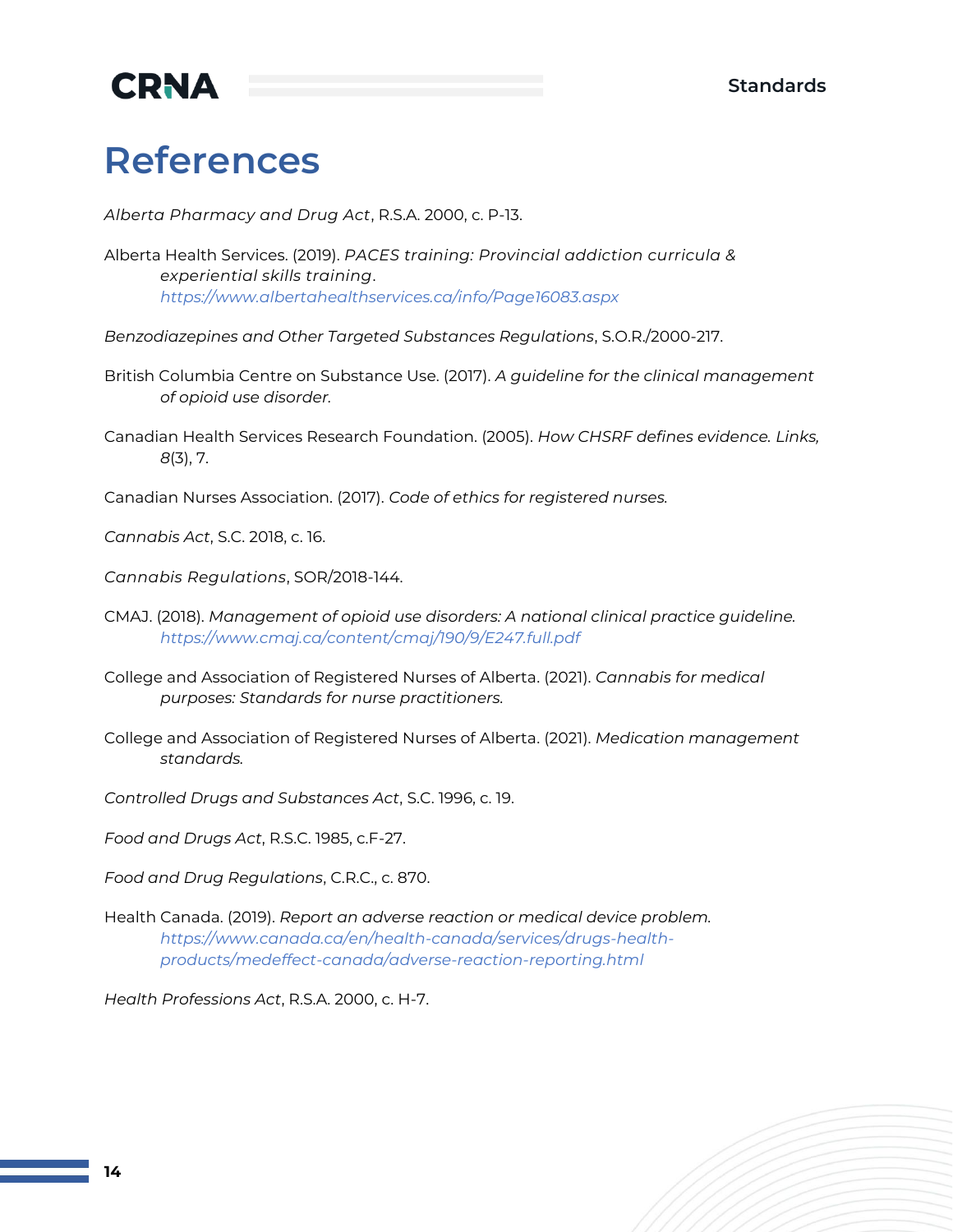

- Institute for Safe Medication Practices. (2009). *ISMP survey helps define near miss and close call. [https://www.ismp.org/resources/ismp-survey-helps-define-near-miss-and-](https://www.ismp.org/resources/ismp-survey-helps-define-near-miss-and-close-call) [close](https://www.ismp.org/resources/ismp-survey-helps-define-near-miss-and-close-call)[call](https://www.ismp.org/resources/ismp-survey-helps-define-near-miss-and-close-call)*
- Institute for Safe Medication Practices. (2019a). *Definitions of terms*. *[https://www.ismp](https://www.ismp-canada.org/definitions.htm)[canada.org/definitions.htm](https://www.ismp-canada.org/definitions.htm)*
- Institute for Safe Medication Practices. (2019b). *Medication reconciliation*. *[https://www.ismp](https://www.ismp-canada.org/medrec/)[canada.org/medrec/](https://www.ismp-canada.org/medrec/)*

*Narcotic Control Regulations*, C.R.C., c. 1041.

*New Classes of Practitioners Regulations*, S.O.R./2012-230.

- *Protecting Canadians from Unsafe Drugs Act (Vanessa's Law)*, S.C. 2014, c. 24.
- *Registered Nurses Profession Regulation*, Alta. Reg. 232/2005.
- *Scheduled Drugs Regulations*, Alta. Reg 66/2007.

TPP Alberta. (2021). *TPP Alberta guid[e. TPP-Alberta-Guide-updated-2021feb9.pdf](https://cpsa.ca/wp-content/uploads/2021/02/TPP-Alberta-Guide-updated-2021feb9.pdf) [\(cpsa.ca\)](https://cpsa.ca/wp-content/uploads/2021/02/TPP-Alberta-Guide-updated-2021feb9.pdf)*

World Health Organization. (2011). *Patient safety curriculum guide: Multi-professional edition.*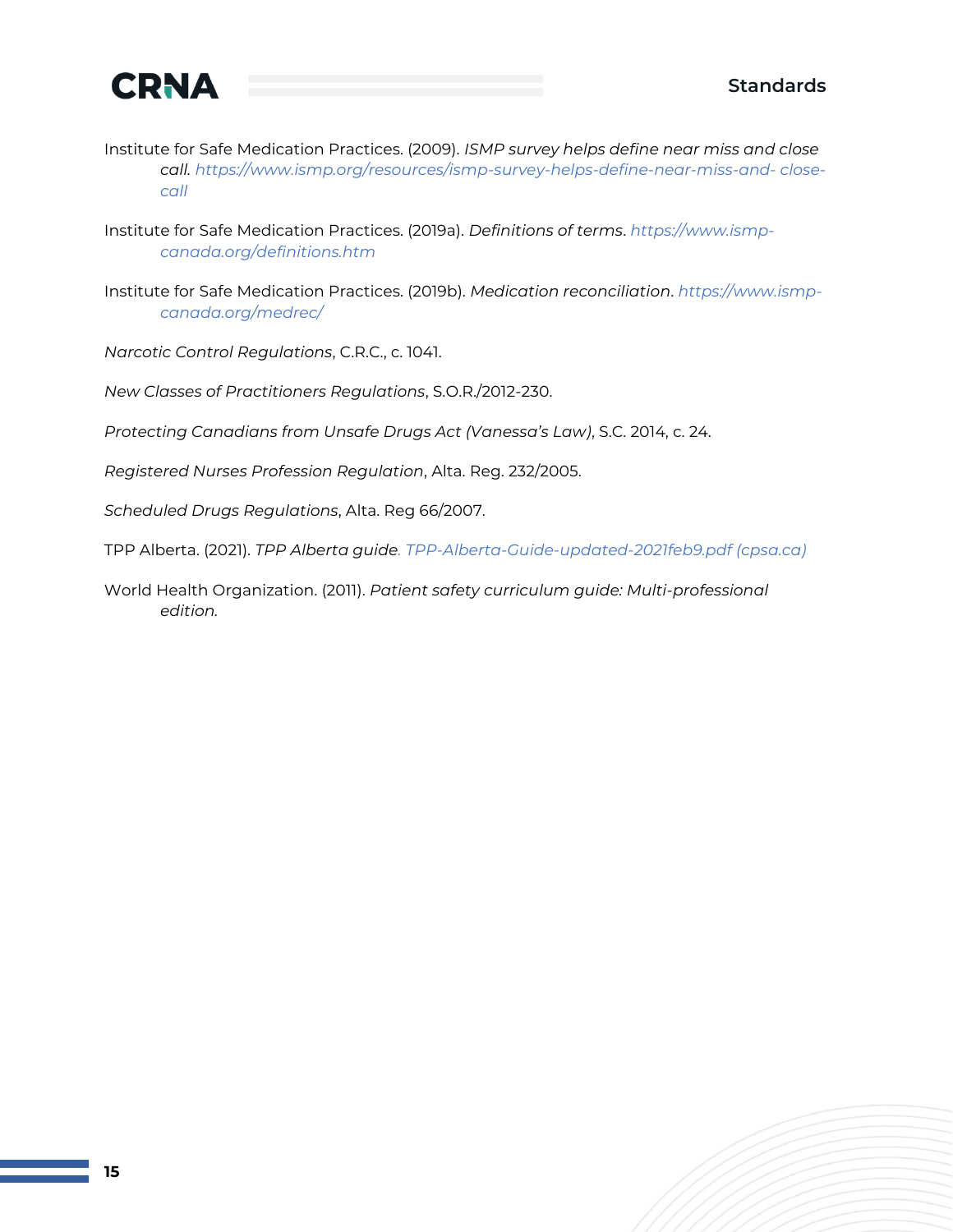## **Appendix A: Regulatory Framework for NP Prescribing**

The provincial and territorial governments share roles and responsibilities for health-care services with the federal government. Federally, the prescription drug list, pursuant to *Health Canada's Food and Drugs Act* (1985), maintains all medications except controlled drugs and substances. NPs in Alberta have been prescribing drugs from this prescription drug list for many years. In 2012, the *New Classes of Practitioners Regulations* under the *Controlled Drugs and Substances Act* (1996) authorized NPs to prescribe controlled drugs and substances but restricts NPs from prescribing coca leaves, opium, and anabolic steroids (except testosterone).

Provincially, the *Health Professions Act* (HPA, 2000) is the provincial legislation that provides a framework for regulatory governance of health professions in Alberta. The *Registered Nurses Profession Regulation* (2005) under the HPA states that NP's can prescribe Schedule 1 drugs as defined by the *Alberta Pharmacy and Drug Act* (PDA, 2000) and other substances listed in the *Scheduled Drugs Regulations* (2007) under the PDA. CARNA began authorizing NPs prescribe controlled drugs and substances in February 2014, following the approval of the *NP Prescribing Standards*. NPs have the legislative authority to prescribe drugs and substances from the following sources:

| <b>Federal Legislation</b> | Food and Drugs Act and Food and Drug Regulations<br>٠<br>Cannabis Act/Regulations<br>٠<br><b>Controlled Drugs and Substances Act:</b><br>٠<br>New Classes of Practitioners Regulations<br>$\circ$<br><b>Narcotic Control Regulations</b><br>$\circ$<br>Benzodiazepines and Other Targeted Substances<br>$\circ$<br>Regulations |
|----------------------------|--------------------------------------------------------------------------------------------------------------------------------------------------------------------------------------------------------------------------------------------------------------------------------------------------------------------------------|
| Provincial<br>Legislation  | Health Professions Act:<br>٠<br>Registered Nurses Profession Regulation<br>$\circ$<br>Pharmacy and Drug Act<br>٠<br><b>Scheduled Drugs Regulations</b><br>$\circ$                                                                                                                                                              |
| <b>CARNA Standards</b>     | Practice Standards for Regulated Members<br>٠<br>Canadian Nurses Association Code of Ethics<br>٠<br><b>Prescribing Standards for Nurse Practitioners</b><br>٠<br>Cannabis for Medical Purposes: Standards for Nurse<br>٠<br>Practitioners                                                                                      |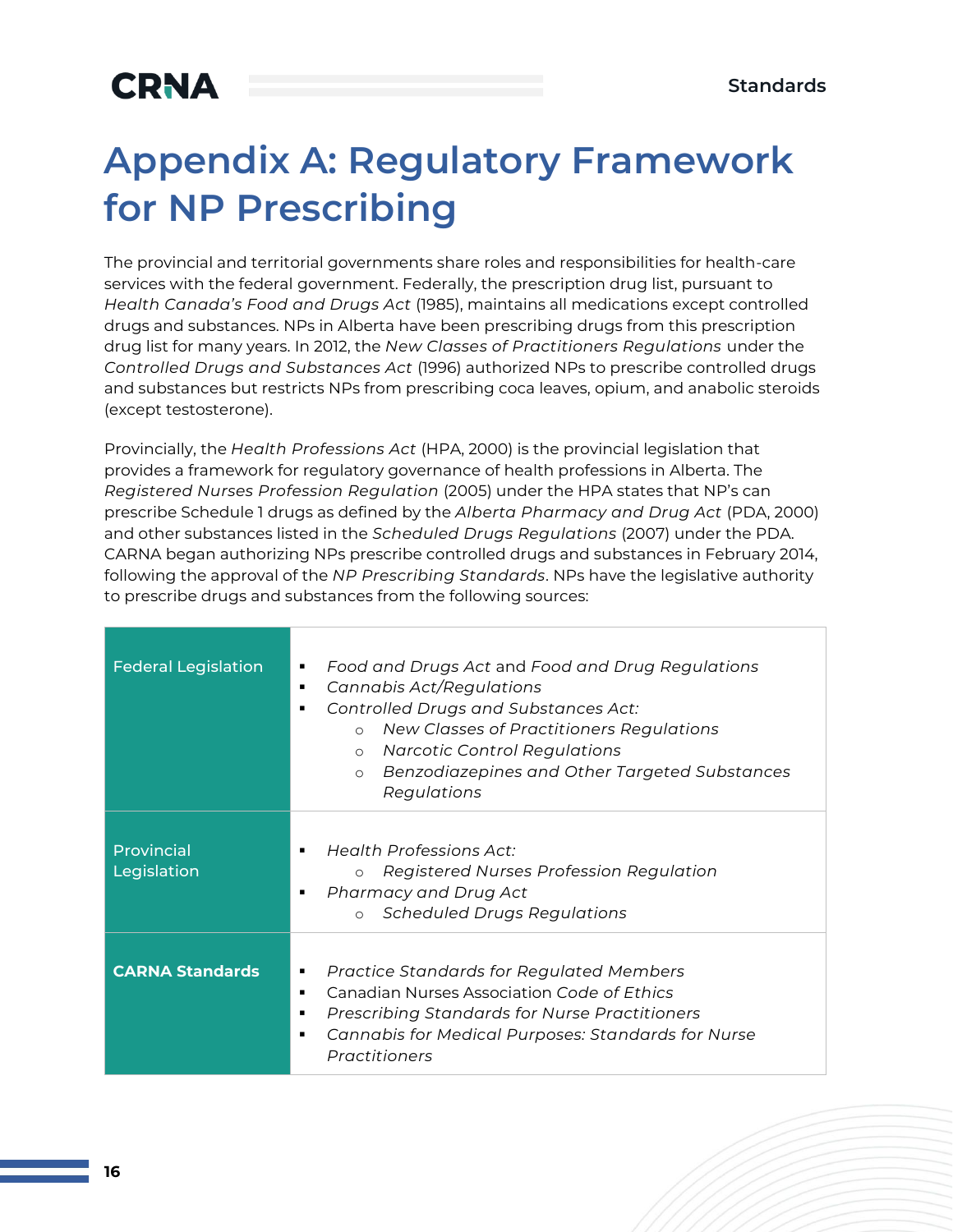## **Appendix B: Opioid Agonist Therapy (OAT) Prescribing Courses**

This additional education builds on entry-level competencies, identifies the competencies expected, includes both theory and application to practice, and includes an evaluation of learners' competencies on completion of the education.

The following education options are evidence-informed and recognized either provincially or nationally. NPs must complete the education specific to the indication(s) for which they will be prescribing OAT. Options for education include:

- Alberta Opioid Dependency Treatment (ODT) Virtual Training Program is available through the Alberta Health Services Provincial Addiction Curricula & Experiential Skills (PACES) Training:
	- o Completion of all 7 Modules of Alberta ODT Virtual Training Program is required to meet the education requirement for initiating OAT.
	- o Completion of Module 5 of Alberta ODT Virtual Training Program is required to maintain a stable client on OAT with the support of the initiating prescriber.
- British Columbia Centre on Substance Use (BCCSU) Provincial Opioid Addiction Treatment Support Program.
- **•** Center for Addiction and Mental Health (CAMH) course applicable for the category of prescribing appropriate to their practice.

Please contact CARNA with any questions related to OAT prescribing courses.